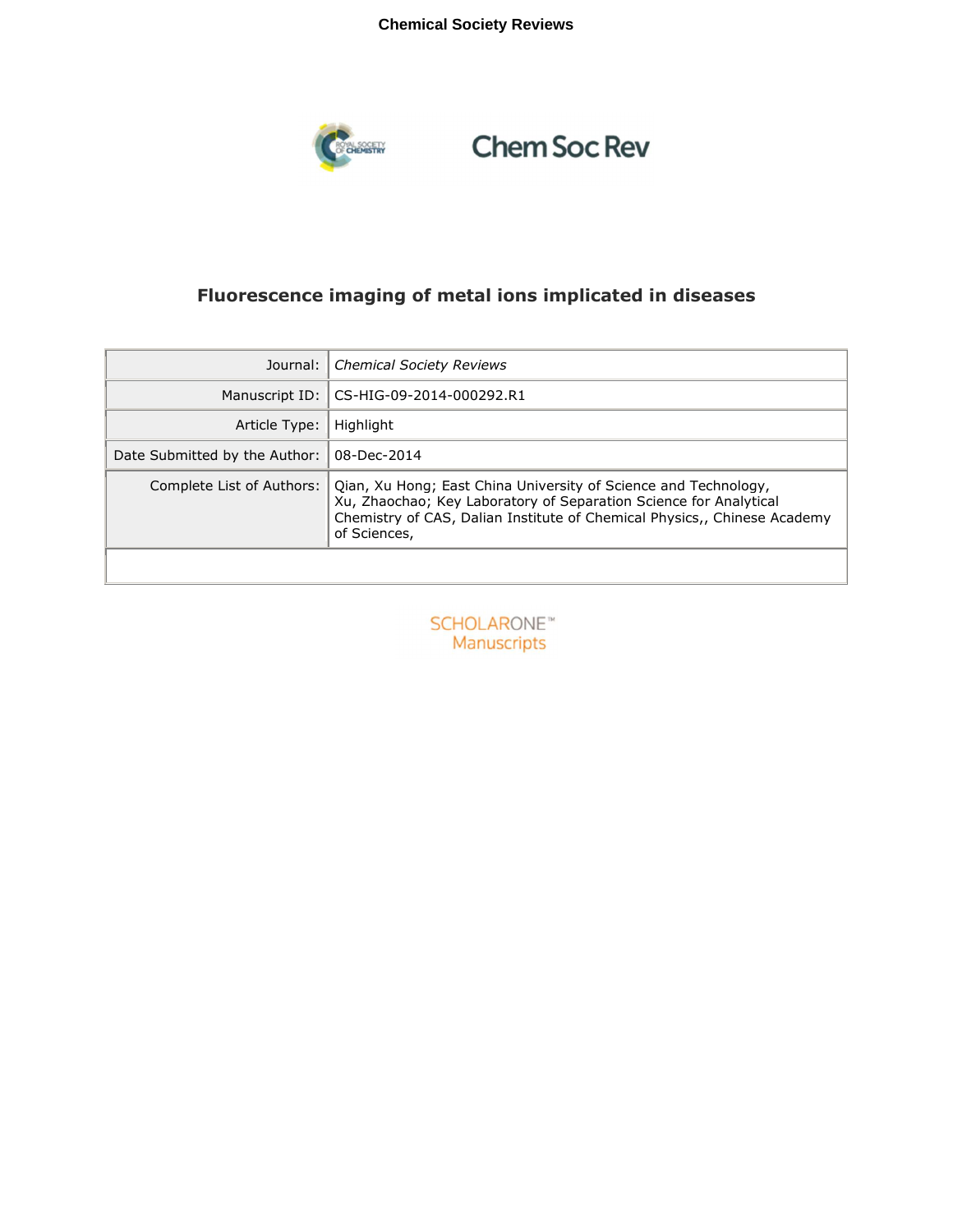## **Fluorescence Imaging of Metal ions Implicated in Diseases**

**Xuhong Qian\*<sup>a</sup> and Zhaochao Xu\*<sup>b</sup>**

### *Receipt/Acceptance Data* **[DO NOT ALTER/DELETE THIS TEXT]** *Publication data* **[DO NOT ALTER/DELETE THIS TEXT] DOI: 10.1039/b000000x [DO NOT ALTER/DELETE THIS TEXT]**

Metal ions play an important role in various biological processes; their abnormal homeostasis in cells are related to many diseases, such as neurodegenerative disease, cancer and diabetes. Fluorescent imaging offers an unique route to detect metal ions in cells via a contactless and damage-free way with high spatial and temporal fidelity. Consequently, it represents a promsing method to advance the understanding of physiological and pathological functions of metal ions in cell biology. In this highlight article, we will discuss recent advance in fluorescent imaging of metal ions by small-molecule sensors for understanding the role of metals in related diseases. We will also discuss challenges and opportunities for the design of small-molecule sensors for fluorescent detection of cellular metal ions as a potential method for disease diagnosis.

## **Introduction**

Over the past decades, the abnormal homeostasis of metal ions in cells/tissues has been related to several diseases, such as neurodegenerative disease,<sup>1</sup> cancer<sup>2</sup> and diabetes.<sup>3</sup> Although their exact roles in disease pathologies remain unclear, a steadily growing number of diseases have been characterized with metal ion imbalance. In the diseased state, metal homeostasis is believed to be disrupted, resulting in poor control of potentially toxic metal ions.<sup>4</sup> Abnormal accumulation of transition metal ions, such as copper, zinc and iron ions, has been observed in brain tissues with neurodegenerative diseases.<sup>5,6</sup> Elevated copper ion levels have been shown to link to a variety of tumor and cancers.<sup>7</sup> Irregular zinc ion concentrations have also been identified in cancers<sup>8</sup> and diabetes.<sup>9</sup> For example, the concentration of mobile zinc ions decreases considerablly during the development of prostate cancer.<sup>10</sup> Consequently, the identification and quantification of metal ions, ideally in a native physiological environment in tissues, cells, or even at the level of individual organelles and subcellular compartments,<sup>11</sup> has become critical for understanding these diseases and developing diagnosis methods.<sup>12</sup>

Since Tsien's pioneering work using fluorescent  $Ca^{2+}$ sensors to study  $Ca^{2+}$ –involved biochemistry in cells and tissues, $13$  fluorescent imaging has evolved to become an essential tool for investigating the roles of metal ions in biology systems.14-16 Over the last thirty years, chemists have developed a variety of sensing mechanisms like photoinduced electron transfer (PET) and fluorescence resonance energy transfer (FRET) and established several molecular design criteria for making fluorescent metal sensors.<sup>17</sup> Hence, various cell-permeable fluorescent sensors for different types of metal ions have been developed, by adopting different molecular recognition components and sensing mechanisms.

In this themed issue of *Chemical Society Reviews*, various

fluorecent sensors have been reviewed, organized according to their target metal ions. In this highlight, the required functionalities of small-molecule sensors have been firstly examined, with an objective to understand the roles of metal ions in diseases development and diagnosis. Following that, we have surveyed recent progress in fluorescent imaging of metal homeostasis related to various diseases, such as neurodegenerative disease, cancer, and diabetes. We have then discussed challenges and opportunities for designing fluorescent metal ion sensors with enhanced performance.

#### **Functionality of fluorescent sensors**

Metal ions play an important role in various cellular processes, such as proliferation, differentiation, and apoptosis.<sup>18</sup> Yet, their intracellular distributions and dynamic changes are largely unknown. It remains challenging to quantify metal ion concentrations and detect the associted dynamics, which is critical for understanding different disease states.

To meet these objectives, fluorescent sensors should possess a few functionalities, including a high selectivity for target metal ions, a large dynamic range for *in situ* quantification of ion concnetrations, and organelle-targetable ability to desbribe celllular distributions of metal ions.

To image intracellular metal homeostasis, genetically encoded fluorescent sensors feature highly, ascribing to a few advantages, such as extremely good selectivity, easy incorporation into cells, high region-specificity, controlled concentration and long imaging stability over days.<sup>19</sup> However, there are also several disadvatnage associated with this method, such as complicated manipulation, potential interferance with the local system, and relatively weak fluorescence changes. In contrast, small-molecule fluorescent sensors with improved functionalities afford small sizes and versatile sensing strategies, thus representing promising tools in disease studies.

#### **Selectivity**

<sup>†</sup> Electronic Supplementary Information (ESI) available: [details of any supplementary information available should be included here]. See http://www.rsc.org/suppdata/xx/b0/b000000x/ \* xhqian@ecust.edu.cn, zcxu@dicp.ac.cn.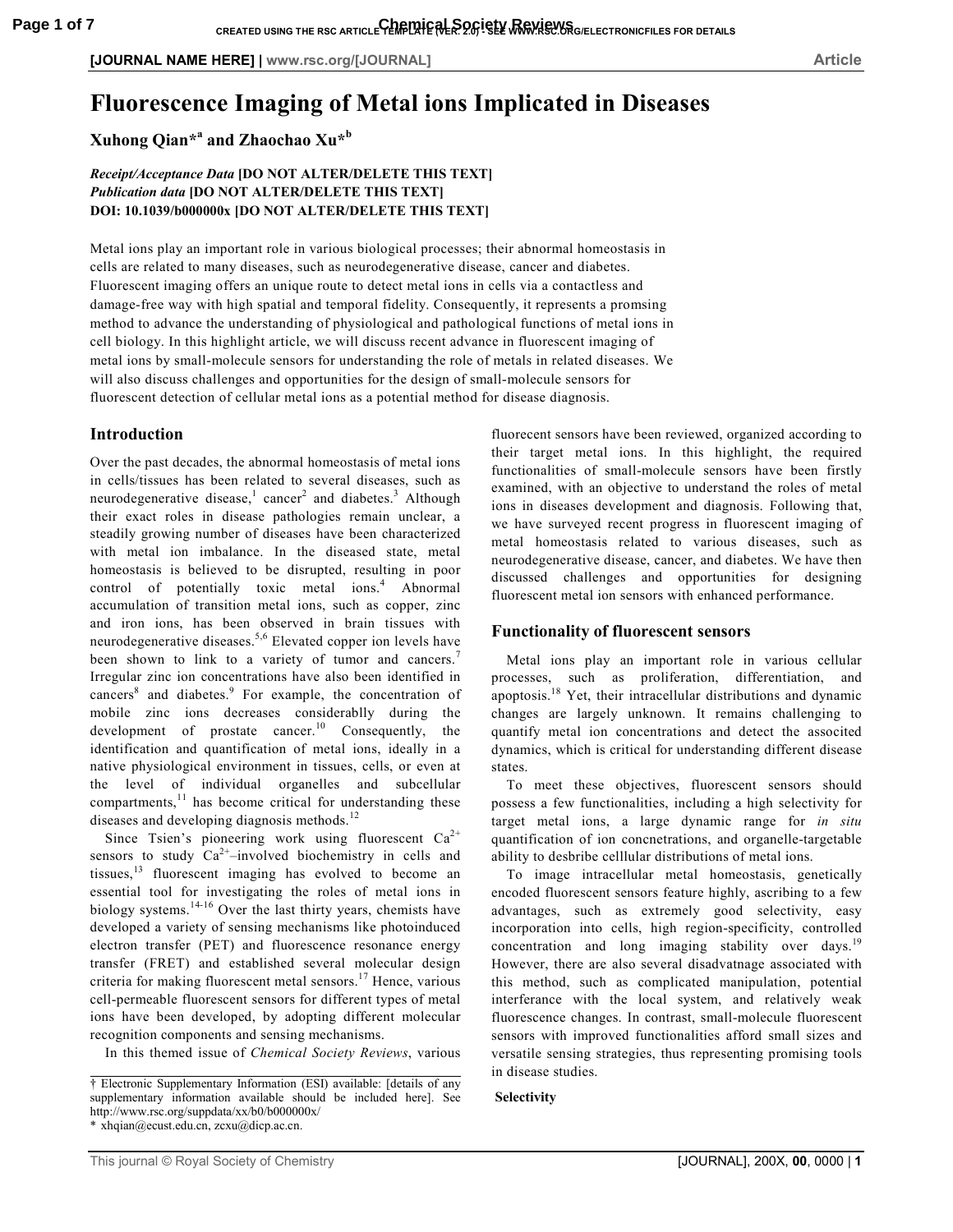In nature, the coordination chemistry of metal ion-protein complexes forms an important fundation for metal ion discrimination. Accordingly, *O*, *N* or *S*-containing ligands have been mostly used for metal ion recongization in artificial fluorescent sensors. The specificity and stability of the resulted complexes depend on the properties of both the metal ion and the ligand. To design a selective complexation ligand, several factors should be considered, including donor atom preference, size and preorganization of polydentate ligand, and complex geometry.<sup>20</sup> For example, sulfur-containg donors [ $i.e.,$  thioethers  $(R_2S)$ ] prefer soft metal ions, such as  $Cu^+,$ whereas oxygen donors (*i.e.*, carboxylates and phenolates) are often used to detect hard metal ions, such as  $Fe^{3+}$ .<sup>20</sup>

In general, polydentate ligands show greater complex stability than monodentate; a polydentate ligand can thus be designed to bind metal ions selectively, according to the prefered binding geometry with a metal ion. More informations on selective ligand design can be found in several comprehensive reviews, $20-22$  while a few representative examples are shown in Figure 1.

In Figure 1a, a macrobicyclic cryptand incorporating an aniline group in 1 was designed as a selective  $K^+$  receptor over  $\text{Na}^{+23}$  Fluorescent sensor 1 has been used to image intracellular  $K^+$  distributions over a large concentration range. Iminodiacetic acid and derivatives such as bis(*o*aminophenoxy)ethane-*N,N,N',N'*-tetraacetic acid (BAPTA) were used to construct fluorescent  $Ca^{2+}$  sensor. A BAPTAbased Near-infrared (NIR) sensor **2** using Si-rhodamine as the fluorophore has been adopted to image  $Ca^{2+}$  in brain slices with a high fluorescence off/on ratio of over  $1000^{24}$  An azatetrathiacrown ligand in **3** was reported firstly in 2005 to bind Cu<sup>+</sup> selectively over Cu<sup>2+</sup> and other metal ions.<sup>25</sup> For zinc ions, di-2-picolylamine (DPA) in **4** <sup>26</sup> has been used as the most popular receptor to develop fluorescent  $\text{Zn}^{2+}$  sensors.<sup>27</sup> For heavy metal ions, non-cyclic multi-*N*-coordination ligands in  $5^{28-30}$  and  $6^{31}$  displayed high selectivity for Hg<sup>2+</sup> or Cd<sup>2+</sup>, respectively.

In another strategy, a reaction-based approach known as chemodosimeter has also been developed. This type of sensors usually exhibits extremely high selectivity, since they rely on the occurrence of specific chemical reactions with metal ions. The mostly used reation to construct metal sensors is the spiroring-opening of xanthenes.<sup>32</sup> In  $7$  (Figure 1b), the ringopening reaction induced by  $Hg^{2+}$  triggered the FRET process from BODIPY to rhodamine.<sup>33</sup> Another recently developed reaction for designing metal sensors concerns the metalcatalyzed cleavage of C-O fluorecein-ether bond, $34$  such as in the cases of  $8$ ,  $9^{35}$  and  $10^{36}$  (Figure 1b). Owing to the catalysis nature, this type of sensors can detect a trace amount of metal ions down to ppb level. Nevertheless, they are not suitabe for imaging metal homeostasis, because these reactions are often irreversible.

It is also worth highlighting a nature-inspired molecular modification strategy to improve the metal ion selectivity of small-molecular sensors, via structure transformation induced by the tautomerization of a peptide bond. For example, an amide-containing DPA receptor in **11** displayed excellent selectivity to  $\text{Zn}^{2+}$  due to the specific tautomerization of the amide induced by zinc ions (Figure 1c). The excellent

performance of **11** suggests that constitutional dynamic chemistry and adaptive chemistry<sup>37</sup> represents a promising route to design new fluorescent sensors with high selectivity.



**Fig. 1. Representative** types of receptors for selective binding of metal ions. (a) coordination-based; (b) reaction-based; (c) tautomerizationbased.

#### **Dynamic range**

The concentrations of cytosolic metal ions vary in various cells and at different disease states (even in the same cells). A precise measurment of metal ion concentrations is important for assessing the impact of metal ion deviations from their normal levels on cellular functions. As a result, fluorescent sensors should ideally possess a large dynamic range in order to quantity the highly dynamic changs of metal ion concentrations.

There are two aspects to be considered. The first one concerns the responding range of a sensor, which depends on its affinity with metal ions. A sensor can detect the concentration variations of metal ions only when its apparent dissociation constant is near the target concentration of metal ions. However, at higher or lower concentration regions, the fluorescence intensity of the sensor remains satuarted or unaffected, rendering it ineffective in detecing metal ion concentrations. To cope with this problem, one possible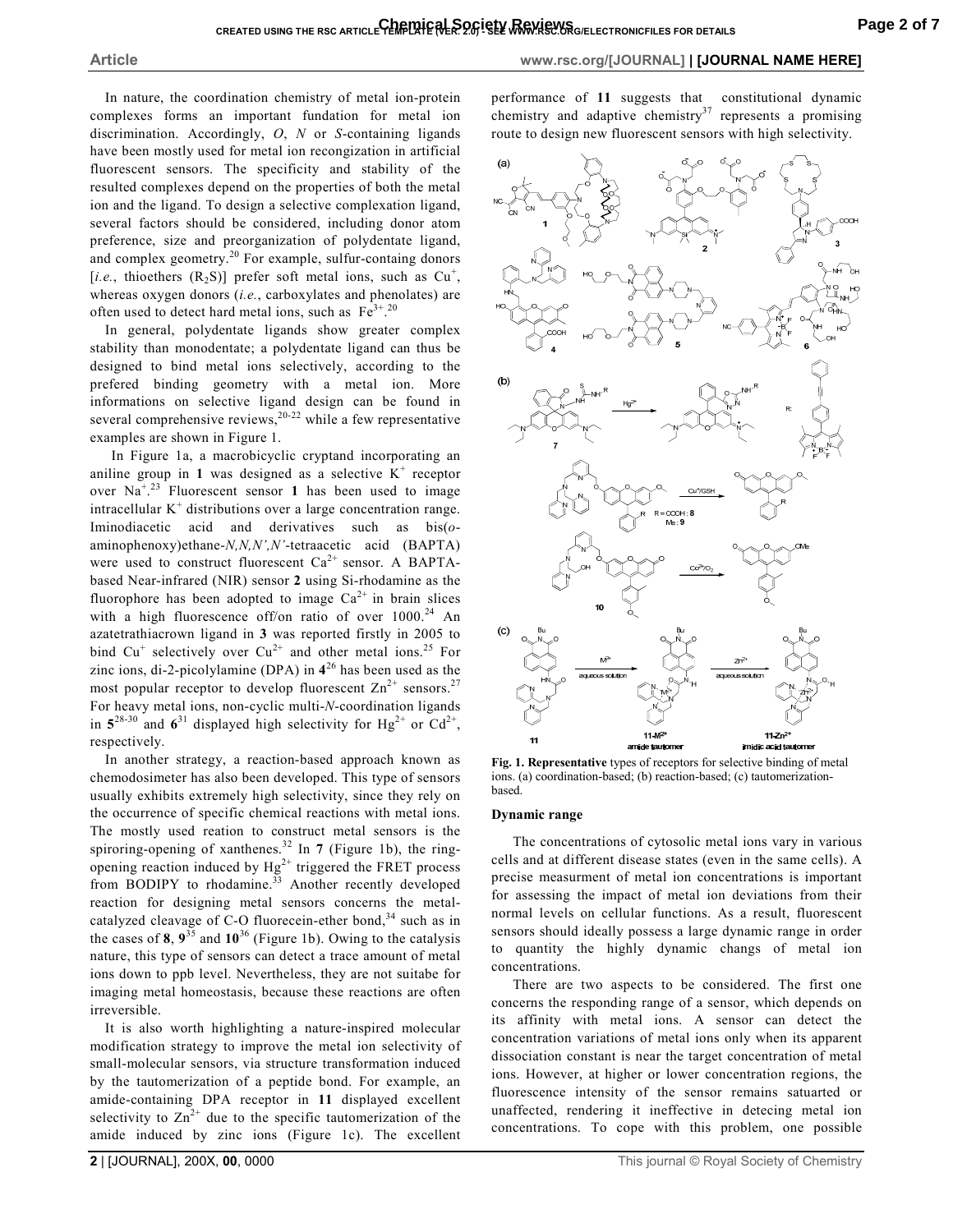strategy is to develop and collectively use a series of sensors, each of which possessing vaired metal ion affinities and hence working at different concentration ranges.<sup>38</sup>

Another important consideration for quantifying metal ions regards the calibration of the fluorescent intensity on the concentration of the sensor itself. Different from genetically encoded sensors, the cencentration of small-molecule sensors can not be controlled. Two methods have thus been developed to deal with this problem: ratiometric detection allows signal ratioing and has been widely applied in metal ion imaging and quantification;  $14-16$  fluorescence lifetime imaging microscopy (FLIM), which is also sensor-concentraton independent, has recently been used to image  $\text{Zn}^{2+}$  (sensors  $12^{39}$  and  $13^{40}$ ) and  $Cu^{2+}$  (sensors  $14^{41}$  and  $15;^{42}$  Figure 2).



**Fig. 2.** Fluorescence lifetime imaging sensors for  $\text{Zn}^{2+}$  (sensors 12 and 13) and  $Cu^{2+}$  (sensors **14** and **15**).

#### **Organelle-targetable**

The subcellular distribution of metal ions is highly heterogeneous. In view of the fact that many diseases are organelle phenotypic, it is essential to precisely define the identity of the cellular compartments being measured, when quantifying metal ions.<sup>43</sup> Although it is difficult for a fluorescent sensor to obtain a full map of metal ion distributions across the entire cell, $44$  it is reasonable to unload and fix fluorescent sensors at a targeted cellular compartment by direct targeting or serendipitous localization. More informations about factors govering the localization of molecular sensors can be found in a recent review.<sup>15</sup>

By attaching a sub-cellular targetable group, fluorescent sensors are able to detect metal ions in specific regions of a cell. For example, lipophilic delocalized cations, such as phosphonium ions or positively charged rhodamine derivatives, promote the accumulation of sensors in mitochondria. With the direction of triphenylphosphonium (TPP), sensors  $16^{45}$  and  $17^{46}$  are able to image Cu<sup>+</sup> and  $Zn^{2+}$  in mitochondria, respectively (Figure 3a). An exemplary sensor 18<sup>47</sup> uses a cholesterol moiety for attaching to cell membrane and allows the detection of changing  $Zn^{2+}$  concentrations in a localized region. In another recent study, 2 morpholinoethylamine has been reported as a lysosometargeted group, making  $19^{48}$  a lysosomal  $\text{Zn}^{2+}$  sensor.

However, it is challenging for these small anchors alone to achieve sufficient accuracy in organelle targeting. To attain more accurate organelle localization, one attractive approach is to introduce a genetically encoded component to smallmolecular sensors by transfection, viral transduction, or other transgenic technologies. This approach typically relies on the use of protein or peptide tags.<sup>49</sup> Among various tags, SNAP is the only one used for contructing organelle targetable metal sensors at the present stage. The first example, sensor **20**, <sup>50</sup> is essentially a combination of zinc sensor **ZP1** with a SNAP-tag to image zinc in mitochondria and Golgi. Later, SNAP-tag has also been incorporoated in  $Ca^{2+}$  sensor  $21$ .<sup>51</sup>



**Fig. 3.** Organelle-targetable sensors with (a) sub-cellular targetable groups; (b) SNAP tags.

#### **Imaging in diseases**

Historically, the development of fluorescent sensors for metal ion imaging started with the fluorescent stain of  $\text{Zn}^{2+}$  in human plasma by 8-hydoxyquinoline in  $1968$ <sup>52</sup> Living cell imaging of metal ions began with the  $Ca^{2+}$  sensor Quin2 by Roger Tsien in the early  $1980s$ .<sup>13</sup> In the field of metal homeostasis investigationgs at various disease states,  $\text{Zn}^{2+}$  and  $Cu<sup>+</sup>$  have attracted much more attentions than other metal ions, probably owing to the relatively mature design of fluorescent sensors for these two types of ions.<sup>14</sup> To this end, recent work of zinc homeostasis imaging have demonstrated a strong potential in prostate cancer diagnosis.<sup>53,54</sup>

#### **Neurodegenerative diseases**

The crucial role of metal ions in neurodegenerative diseases has been studied for many years. Metal ions such as copper, zinc and iron ions have been indentified as molecular aggregation modulators of some specific proteins that are directly linked to neurodegenerative diseasese. In addition, altered metal homeostasis in the brain has been suggested as a possible cause for most of neurodegenerative diseases. However, the detailed biochemical mechanisms regarding the involvement of metal ions in neurodegenerative diseases are still largely unknown. Among fluorescent imaging of various metal ions, fluorescent  $\text{Zn}^{2+}$  imaging in the brain has been the hottest topic in the past decade.<sup>15</sup> In a recent study, Khan *et al.* reported a two-photo fluorescent sensors 22 to image  $\text{Zn}^{2+}$ dynamics at a single mossy fiber termini of dentate gyrus neurons in an adult mouse hippocampal slices.<sup>55</sup> This membrane-impermeant fluorescent sensor was loaded into presynaptic vesicles in hippocampal mossy fiber termini upon KCl-induced depolarization, which triggered subsequent endocytosis and vesicle restoration. Local tetanic stimulation decreased the  $Zn^{2+}$  signal observed at individual presynaptic sites, indicating the release of  $\text{Zn}^{2+}$  from the vesicles (Figure 4).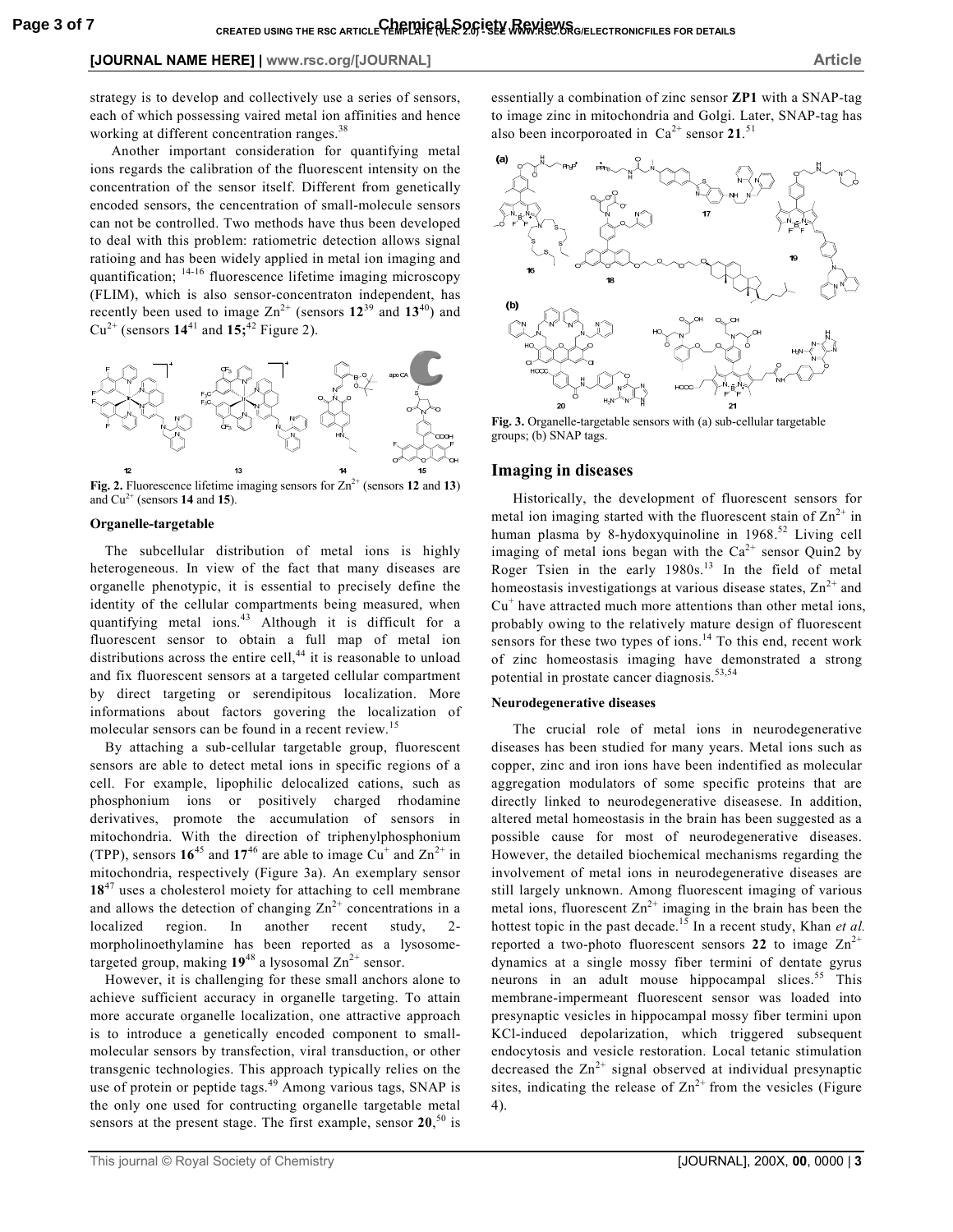

**Fig. 4.** Molecular structures of sensor **22** and a model for presynaptic imaging at a mossy fibre termini using **22**.

#### **Cancers**

Due to its close association with diseasese, altered metal homeostasis is potentially a useful indicator for early diagnosis of diseases, disease progression monitoring, and drug activity tracking. Among various metal ions, previous research has identified  $Zn^{2+}$  as an excellent biomarker for prostate cells;<sup>10</sup> fluorescent  $\text{Zn}^{2+}$  imaging have been performed for the early diagnosis of prostate cancer.<sup>53,54</sup> Lippard *et al.* used the  $Zn^{2+}$  sensor ZPP1 (23<sup>56</sup>) to image  $Zn^{2+}$ levels in the prostate cancer. $53$  A significant fluorescence decrease in prostate cancer cells were observed, because the concentrations of  $\text{Zn}^{2+}$  drop dramatically during the early stage of the prostate cancer. In contrast, the  $\text{Zn}^{2+}$ -binding induced green fluorescence intensity remained little changed in healthy prostate cells. Moreover, changes associated with mobile zinc ions in prostate were aslo monitored during the progression of prostate cancer in mice (Figure 5b). The substantially decreased fluorescence in the mouse model of the prostate cancer suggests that fluorescent  $\text{Zn}^{2+}$  imaging could potentially be used for early detection and progression tracking of the prostate cancer. The same group recently reported a new  $\text{Zn}^{2+}$  sensor 24 with improved properties used in differentiating prostate cancer cells from healthy prostate cells.<sup>54</sup> The introduction of a TPP group allowes the The introduction of a TPP group allowes the successful delivery of this sensor to mitochondria.  $Zn^{2+}$ induced hydrolysis reaction of the acetyl groups ensure the excellent seletivity for  $\text{Zn}^{2+}$  over other metal ions. Sensor 24 represents an improved reaction-based version of metal ion sensor, since  $\text{Zn}^{2+}$  detection is a reversible coordination process (Figure 5a). The hybrid approach combining metaldependent coordination and reaction-based assistance affords a promising option for the development of new metal ion sensors with enhanced properties.





**Fig. 5.** (a) Molecular structures of sensors **23** and **24**. (b) In vivo detection and monitoring of prostate cancer by epifluorescence whole-body optical imaging. A whole-body epifluorescence optical imaging of 15-, 19-, 24-, and 28-week-old TRAMP (bottom) and C57BL/6J (top) mice, 30 min after tail-vein injection of **23** (2.5 µmol/kg if one assumes an average weight of 20 g for a 15-week-old mouse). In TRAMP mice, consistent with prostate cancer progression, there was an overall reduction in prostate-associated fluorescence with increasing age beginning at 19 wk. In contrast, the signal in the C57BL/6J mice remained the same  $(n = 4)$ . Reprinted by permission of the American Association for Cancer Research, Ref 52.

#### **Diabetes**

Understanding insulin secretion at pancreatic islet β cells is of great interest for its importance in treating diabetes.<sup>57</sup> Insulin is stored in secretory vesicles as a solid hexamer bound with two  $\text{Zn}^{2+}$  ions per hexamer. During exocytosis the  $\text{Zn}^{2+}$ -insulin complex dissolves and dissociates to release free  $Zn^{2+}$  and insulin. Therefore, detection of  $Zn^{2+}$  efflux could help to monitor insulin secretion. Kennedy *et al*. firstly used fluorescent zinc sensor Zinquin to measure  $\text{Zn}^{2+}$  efflux from pancreatic β-cells.<sup>58</sup> Following this work, several other zinc sensors, such as FluoZin-3,<sup>59</sup> Rhod-Zin-3<sup>60</sup> and ZnAF-2,<sup>61</sup> were also applied to image the insulin release process. However, these sensors lack micro-localization abilities, thus displaying compromised sensitivity of detecting local  $\text{Zn}^{2+}$ release near the plasma membrane. Recently, a plasma membrane-targetale fluorescent sensor **25** has been developed to monitor  $\text{Zn}^{2+}$  release from cultured  $\beta$  cells and intact pancreatic islets after stimulation by high glucose. <sup>62</sup> The two dodecyl side-chains quickly integrate into the outer cell membrane and allowe **25** to anchor to the extracellular side of the cell membrane (Figure 6). When exposed to high glucose level and imaged by **25**, the rat pancreatic islets β-cells do not exocytose  $\text{Zn}^{2+}$  homogenously. Rather, only a subpopulation of clustered β-cells exhibit robust secretion at any given time. These secretory clusters of β-cells were scattered throughout an islet along with other β-cells that show much weaker secretory activities. It has also been observed that  $\text{Zn}^{2+}$  release occurs in both homologous cell–cell contacts (β-β) and heterologous (β–α) cell–cell contacts. In contrast,  $\text{Zn}^{2+}$  release is rare at other sites within the cell clusters. In future, more accurate location techniques, like protein tags, may help to further increase the spatial resolution of imaging  $\text{Zn}^{2+}$  release from pancreatic islet β cells.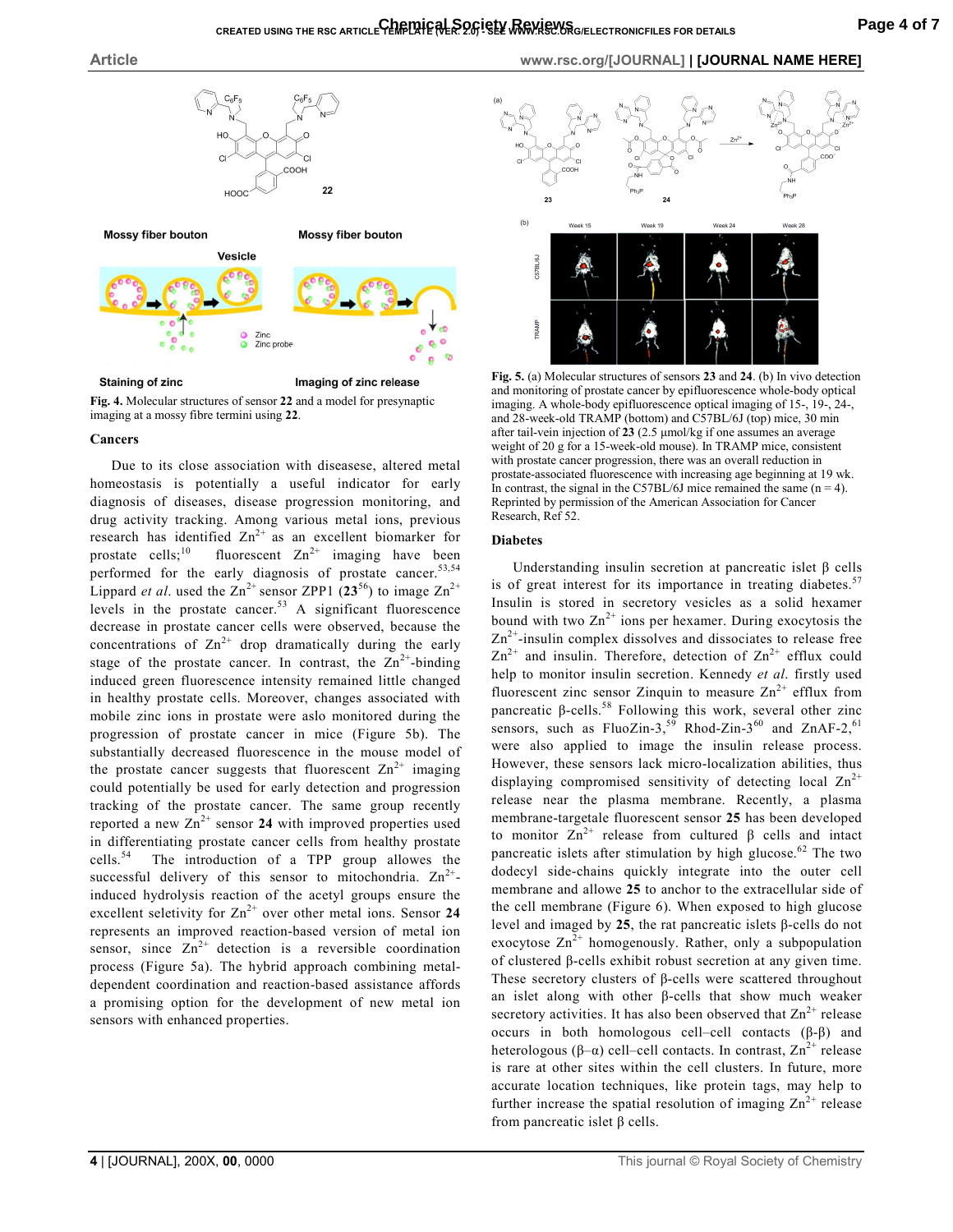

**Fig. 6.** Action mode of 25 for reporting local  $\text{Zn}^{2+}$  elevation at the membrane surface during exocytotic insulin granule fusion.

#### **Conclusions and outlook**

 Fluorescent sensors of metal ions are important tools to assist the further advance of biochemical and biomedical science. These sensors are able to detect various metal ions both *in vitro* and *in vivo*, demonstrating a strong potential in ellucidating the roles of metal ions in disease development and treatment. Current efforts on fluorescent sensors have been focused on improving sensor sensitivity and selectivity, expanding the family of detectable metal ions, developing new sensing mechanisms, shifting the sensor excitation and emission spectra towards NIR region, and so forth. However, current research is still limited by the numbers and types of diseases under investigation.

It is expected that the future development of metal ion sensors will become more interdisciplinary and biomedical application driven, which requires a close collaboration between chemists and biologists. Furthermore, although challening, it will be interesting and useful to image metal homeostasis in the whole organism in order to get a complete understanding about the functionalities of metal ions. In addition, more efforts should be directed to less explored areas. For example, fluorescet sensors for  $Ni^{2+}$  and  $Co^{2+}$  are still rare, in spite of their important biochemical and and biomedical roles.<sup>4,63</sup> Finally, currently the achievable spatial resolutions of standard fluorescence microscopies are still relatively low for precise organelle localization. However, recent development of super-resolution fluorescence microscopies have created unprecedented new possibilities for fluorescent sensors.<sup>64</sup> A rapid development in the research of fluorecent metal ion sensors are thus anticipated in the coming years.

## **Xuhong Qian\* and Zhaochao Xu\***

*Shanghai Key Laboratory of Chemical Biology, State Key Laboratory of Bioreactor Engineering, School of Pharmacy, East China UniVersity of Science and Technology, Shanghai 200237, China. E-mail: xhqian@ecust.edu.cn* 

*Key Laboratory of Separation Science for Analytical Chemistry of CAS, Dalian Institute of Chemical Physics, Chinese Academy of Sciences, Dalian 116023, China. E-mail: zcxu@dicp.ac.cn* 

**Acknowledgement**: X.Q. thanks the National Natural Science Foundation of China (21236002). Z.X. thanks financial supports from the National Natural Science Foundation of China (21276251, 21422606), Ministry of Human Resources and Social Security of PRC, the 100 talents program funded by Chinese Academy of Sciences.

## **Notes and references**

- (1) Bolognin, S.; Messori, L.; Zatta, P. *Neuromolecular Med.* **2009**, *11*, 223.
- (2) Williams, D. R. *Chem. Rev.* **1972**, *72*, 203.
- (3) Chen, Y. W.; Yang, C. Y.; Huang, C. F.; Hung, D. Z.; Leung, Y. M.; Liu, S. H. *Islets* **2009**, *1*, 169.
- (4) Ma, Z.; Jacobsen, F. E.; Giedroc, D. P. *Chem. Rev.* **2009**, *109*, 4644.
- (5) Barnham, K. J.; Bush, A. I. *Curr. Opin. Chem. Biol.* **2008**, *12*, 222.

 (6) Zecca, L.; Youdim, M. B. H.; Riederer, P.; Connor, J. R.; Crichton, R. R. *Nat. Rev. Neurosci.* **2004**, *5*, 863.

- (7) Gupte, A.; Mumper, R. J. *Cancer Treat. Rev.* **2009**, *35*, 32.
- (8) Hogstrand, C.; Kille, P.; Nicholson, R. I.; Taylor, K. M. *Trends Mol. Med.* **2009**, *15*, 101.
- (9) *Nat Rev Endocrinol* **2014**, *10*, 251.
- (10) Kolenko, V.; Teper, E.; Kutikov, A.; Uzzo, R. *Nat Rev Urol* **2013**, *10*, 219.
- (11) McRae, R.; Bagchi, P.; Sumalekshmy, S.; Fahrni, C. J. *Chem. Rev.* **2009**, *109*, 4780.
- (12) Bourassa, M. W.; Miller, L. M. *Metallomics* **2012**, *4*, 721.
- (13) Tsien, R. Y. *Biochemistry (Mosc.)* **1980**, *19*, 2396.
- (14) Domaille, D. W.; Que, E. L.; Chang, C. J. *Nat. Chem. Biol.* **2008**, *4*, 168.
- (15) Carter, K. P.; Young, A. M.; Palmer, A. E. *Chem. Rev.* **2014**, *114*, 4564.
- (16) Hyman, L. M.; Franz, K. J. *Coordination Chemistry Reviews* **2012**, *256*, 2333.
- (17) de Silva, A. P.; Gunaratne, H. Q.; Gunnlaugsson, T.; Huxley, A. J.; McCoy, C. P.; Rademacher, J. T.; Rice, T. E. *Chem. Rev.* **1997**, *97*, 1515.
- (18) Gray, H. B. *Proc. Natl. Acad. Sci. U. S. A.* **2003**, *100*, 3563.
- (19) Newman, R. H.; Fosbrink, M. D.; Zhang, J. *Chem. Rev.* **2011**, *111*, 3614.
- (20) Haas, K. L.; Franz, K. J. *Chem. Rev.* **2009**, *109*, 4921.
- (21) Hancock, R. D.; Martell, A. E. *Chem. Rev.* **1989**, *89*, 1875.
- (22) Martell, A. E.; Hancock, R. D.; Motekaitis, R. J. *Coordination Chemistry Reviews* **1994**, *133*, 39.

 (23) Zhou, X.; Su, F.; Tian, Y.; Youngbull, C.; Johnson, R. H.; Meldrum, D. R. *J. Am. Chem. Soc.* **2011**, *133*, 18530.

- (24) Egawa, T.; Hanaoka, K.; Koide, Y.; Ujita, S.; Takahashi, N.; Ikegaya, Y.; Matsuki, N.; Terai, T.; Ueno, T.; Komatsu, T.; Nagano, T. *J. Am. Chem. Soc.* **2011**, *133*, 14157.
- (25) Yang, L.; McRae, R.; Henary, M. M.; Patel, R.; Lai, B.; Vogt,
- S.; Fahrni, C. J. *Proc. Natl. Acad. Sci. U. S. A.* **2005**, *102*, 11179.
- (26) Burdette, S. C.; Frederickson, C. J.; Bu, W.; Lippard, S. J. *J. Am. Chem. Soc.* **2003**, *125*, 1778.
- (27) Xu, Z.; Yoon, J.; Spring, D. R. *Chem. Soc. Rev.* **2010**, *39*, 1996.
- (28) Guo, X.; Qian, X.; Jia, L. *J. Am. Chem. Soc.* **2004**, *126*, 2272.
- (29) Zhang, Z.; Guo, X.; Qian, X.; Lu, Z.; Liu, F. *Kidney Int.* **2004**, *66*, 2279.
- (30) Zhang, Z.; Wu, D.; Guo, X.; Qian, X.; Lu, Z.; Xu, Q.; Yang,
- Y.; Duan, L.; He, Y.; Feng, Z. *Chem. Res. Toxicol.* **2005**, *18*, 1814. (31) Cheng, T.; Xu, Y.; Zhang, S.; Zhu, W.; Qian, X.; Duan, L. *J.*
- *Am. Chem. Soc.* **2008**, *130*, 16160.
- (32) Chen, X.; Pradhan, T.; Wang, F.; Kim, J. S.; Yoon, J. *Chem. Rev.* **2012**, *112*, 1910.
- (33) Zhang, X.; Xiao, Y.; Qian, X. *Angew. Chem., Int. Ed.* **2008**, *47*, 8025.
- (34) Zheng, H.; Zhan, X. Q.; Bian, Q. N.; Zhang, X. J. *Chem Commun (Camb)* **2013**, *49*, 429.
- (35) Taki, M.; Iyoshi, S.; Ojida, A.; Hamachi, I.; Yamamoto, Y. *J. Am. Chem. Soc.* **2010**, *132*, 5938.
- (36) Au-Yeung, H. Y.; New, E. J.; Chang, C. J. *Chem. Commun.* **2012**, *48*, 5268.
- (37) Lehn, J. M. *Chem. Soc. Rev.* **2007**, *36*, 151.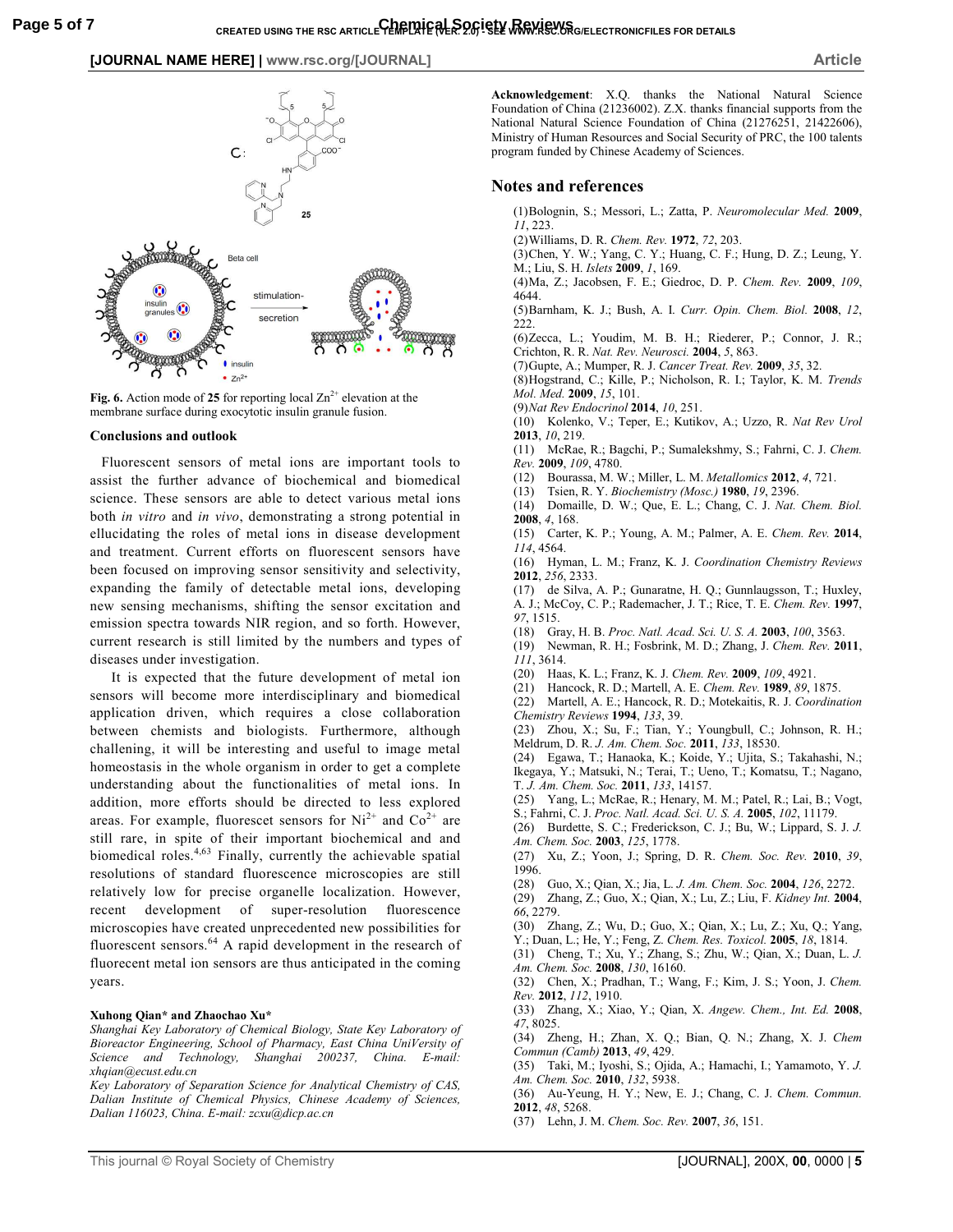#### **Article www.rsc.org/[JOURNAL] | [JOURNAL NAME HERE]**

- (38) Komatsu, K.; Kikuchi, K.; Kojima, H.; Urano, Y.; Nagano, T. *J. Am. Chem. Soc.* **2005**, *127*, 10197.
- (39) You, Y.; Lee, S.; Kim, T.; Ohkubo, K.; Chae, W.-S.; Fukuzumi, S.; Jhon, G.-J.; Nam, W.; Lippard, S. J. *J. Am. Chem. Soc.* **2011**, *133*, 18328.
- (40) Woo, H.; Cho, S.; Han, Y.; Chae, W.-S.; Ahn, D.-R.; You, Y.; Nam, W. *J. Am. Chem. Soc.* **2013**, *135*, 4771.
- (41) McCranor, B. J.; Szmacinski, H.; Zeng, H. H.; Stoddard, A. K.; Hurst, T.; Fierke, C. A.; Lakowicz, J. R.; Thompson, R. B.
- *Metallomics* **2014**, *6*, 1034. (42) Li, M.; Ge, H.; Arrowsmith, R. L.; Mirabello, V.; Botchway,
- S. W.; Zhu, W.; Pascu, S. I.; James, T. D. *Chem. Commun.* **2014**.
- (43) Qin, Y.; Miranda, J. G.; Stoddard, C. I.; Dean, K. M.; Galati, D. F.; Palmer, A. E. *ACS Chem. Biol.* **2013**, *8*, 2366.
- (44) Liu, T.; Liu, X.; Spring, D. R.; Qian, X.; Cui, J.; Xu, Z. *Sci Rep* **2014**, *4*, 5418.
- (45) Dodani, S. C.; Leary, S. C.; Cobine, P. A.; Winge, D. R.; Chang, C. J. *J. Am. Chem. Soc.* **2011**, *133*, 8606.
- (46) Masanta, G.; Lim, C. S.; Kim, H. J.; Han, J. H.; Kim, H. M.; Cho, B. R. *J. Am. Chem. Soc.* **2011**, *133*, 5698.
- (47) Iyoshi, S.; Taki, M.; Yamamoto, Y. *Org. Lett.* **2011**, *13*, 4558.
- (48) Zhu, H.; Fan, J.; Zhang, S.; Cao, J.; Song, K.; Ge, D.; Dong,
- H.; Wang, J.; Peng, X. *Biomater. Sci.* **2014**, *2*, 89.
- (49) Hackenberger, C. P.; Schwarzer, D. *Angew. Chem., Int. Ed.* **2008**, *47*, 10030.
- (50) Tomat, E.; Nolan, E. M.; Jaworski, J.; Lippard, S. J. *J. Am. Chem. Soc.* **2008**, *130*, 15776.
- (51) Kamiya, M.; Johnsson, K. *Anal. Chem.* **2010**, *82*, 6472.
- (52) Mahanand, D.; Houck, J. C. *Clin. Chem.* **1968**, *14*, 6.
- (53) Ghosh, S. K.; Kim, P.; Zhang, X. A.; Yun, S. H.; Moore, A.; Lippard, S. J.; Medarova, Z. *Cancer Res.* **2010**, *70*, 6119.
- (54) Chyan, W.; Zhang, D. Y.; Lippard, S. J.; Radford, R. J. *Proc. Natl. Acad. Sci. U. S. A.* **2014**, *111*, 143.
- (55) Khan, M.; Goldsmith, C. R.; Huang, Z.; Georgiou, J.; Luyben,
- T. T.; Roder, J. C.; Lippard, S. J.; Okamoto, K. *Proc. Natl. Acad. Sci. U. S. A.* **2014**, *111*, 6786.
- (56) Zhang, X.-a.; Hayes, D.; Smith, S. J.; Friedle, S.; Lippard, S. J. *J. Am. Chem. Soc.* **2008**, *130*, 15788.
- (57) Pørksen, N.; Hollingdal, M.; Juhl, C.; Butler, P.; Veldhuis, J. D.; Schmitz, O. *Diabetes* **2002**, *51*, S245.
- (58) Qian, W. J.; Aspinwall, C. A.; Battiste, M. A.; Kennedy, R. T. *Anal. Chem.* **2000**, *72*, 711.
- (59) Gee, K. R.; Zhou, Z. L.; Qian, W. J.; Kennedy, R. *J. Am. Chem. Soc.* **2002**, *124*, 776.
- (60) Michael, D. J.; Ritzel, R. A.; Haataja, L.; Chow, R. H. *Diabetes* **2006**, *55*, 600.
- (61) Crivat, G.; Kikuchi, K.; Nagano, T.; Priel, T.; Hershfinkel, M.; Sekler, I.; Rosenzweig, N.; Rosenzweig, Z. *Anal. Chem.* **2006**, *78*, 5799.
- (62) Li, D.; Chen, S.; Bellomo, E. A.; Tarasov, A. I.; Kaut, C.; Rutter, G. A.; Li, W. H. *Proc. Natl. Acad. Sci. U. S. A.* **2011**, *108*, 21063.
- (63) Li, Y.; Zamble, D. B. *Chem. Rev.* **2009**, *109*, 4617.
- (64) Fernandez-Suarez, M.; Ting, A. Y. *Nat. Rev. Mol. Cell Biol.* **2008**, *9*, 929.